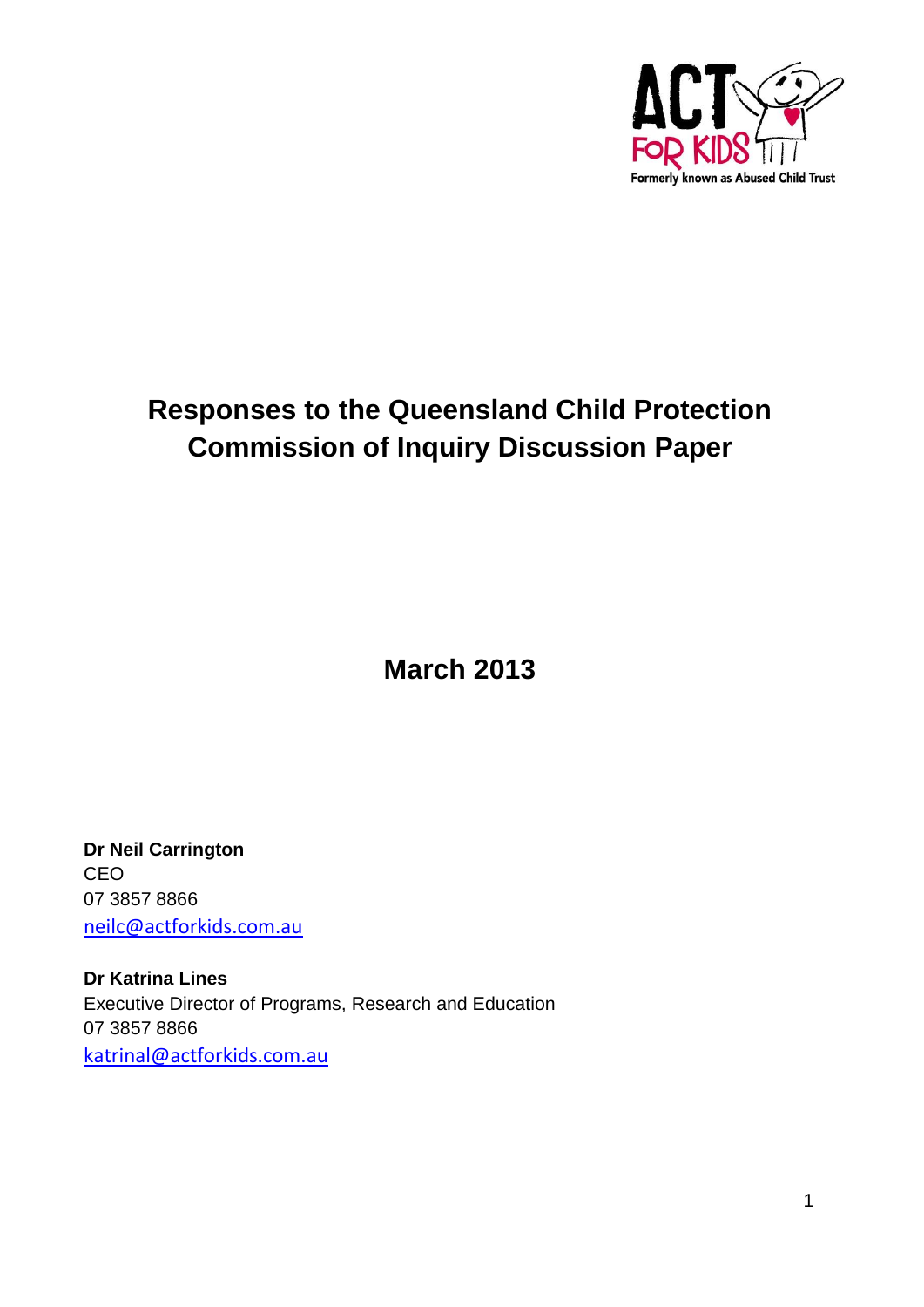*This paper presents ACT for Kids' responses to selected questions posed in the Queensland Child Protection Commission of Inquiry Discussion Paper. We have confined our responses to questions for which we have knowledge and expertise and can contribute meaningfully to the debate.*

# **CHAPTER 3. REDUCING DEMAND ON THE TERTIARY CHILD PROTECTION SYSTEM**

Reduced demand on the tertiary child protection system will only occur once a number of conditions have been met across the primary, secondary and tertiary systems for a period of years:

- Early identification of at-risk families using a strengths-based approach
- Early assessment of children
- Well-resourced services that can meet the needs of children and families on many levels
- Highly visible and non-threatening pathways for children and families to learn about, be referred to and engage with services
- Provision of practical assistance to families
- Flexible and coordinated service delivery options
- Responsive tertiary system
- Culturally appropriate responses for Indigenous children and families

# *Question 1. What is the best way to get agencies working together to plan for secondary child protection services?*

Experience through participating in two Action Network Teams and implementing and coordinating the South Gold Coast Helping Out Families Family Support Alliance have shown us that there are key elements to a successful secondary service system in a region.

Each region is unique in its differing demographics, cultures, service availability, cooperation levels, geographic challenges etc., thus, local solutions are always the 'best way' to get agencies to work together. If you prescribe a model, it won't work. The best model is a broad set of parameters and overarching aims within which regional networks can develop shared goals for child protection, language and governance structures.

Another key element is a coordination point and secretariat function. This needs to be specifically funded and a recognised part of the regional child protection model and preferably a non-government organisation. Without an organisation/individual funded and designated as coordinator the goals and agenda of the network will not be driven forward.

The coordinating body should be provided with information to assist them to develop a local approach. This could include information about:

• models that have worked in other areas,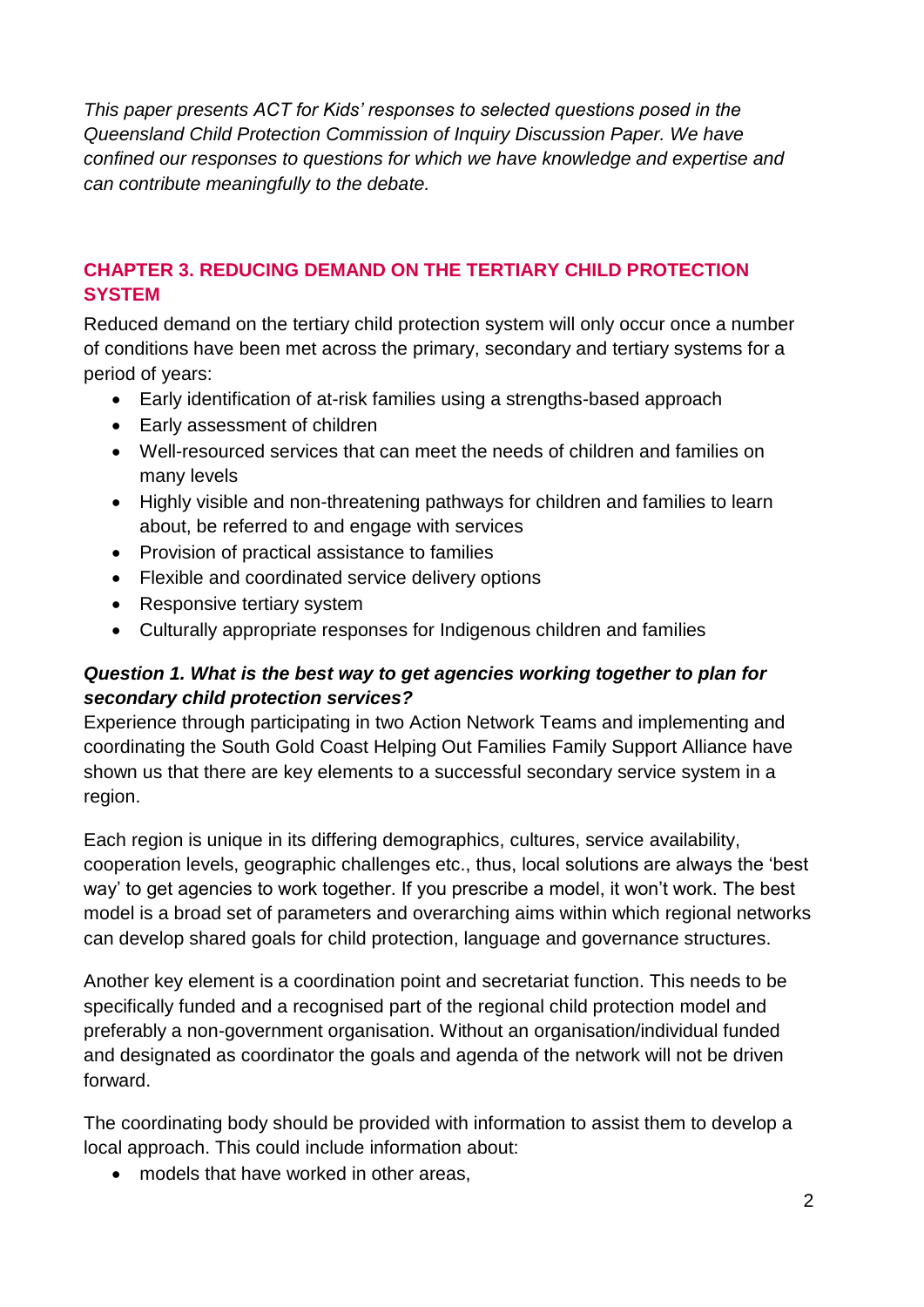- suggestions for strategic approaches,
- information about how to go about setting goals,
- information about how to develop outcome measures and evaluate outcomes, and
- a process for developing shared understanding about working together for child protection purposes.

One example of the type of information/training that could be provided is about developing a regional Program Logic for how service coordination will achieve the regional goals.

One of the tasks of the network/alliance should be to collect and analyse aggregate local data on child and family needs to allow the identification of service gaps. Locally developed solutions to address service gaps should be encouraged and may have to be funded. In regional and remote areas of Queensland, this will be a significant challenge.

Another task of the network/alliance will be to devise ways to obtain service user feedback for use in evaluating, monitoring and streamlining service delivery and coordination.

Networks/alliances will most likely choose to operate on multiple levels that encompass both operational and case management aspects and higher-level decision making across a region. Networks should have members with the ability to make high-level decisions and take action. Service gaps and issues would be escalated to the higherlevel.

To operate successfully, be inclusive and create sector coordination and change, incentives for service participation will need to occur. This could occur through a requirement of participation written into service agreements or some other means of ensuring agencies prioritise the alliance.

Very small and/or remote communities, with few services, will be a special case of this kind of alliance. Our experience in remote Indigenous communities is that a reference group of key community members can be an effective decision-making group for child protection issues in the same way that an alliance of services can.

# *Question 2. Which is the best way to get agencies working together to deliver secondary services in the most cost effective way?*

The best way to do this is through funding the coordination role so that there is a driver for goal achievement and joint decision-making. The funded organisation is responsible for facilitating regional goal setting, decision-making and coordinated service delivery pathways to obtain the best services for children in the region given the local level of funding.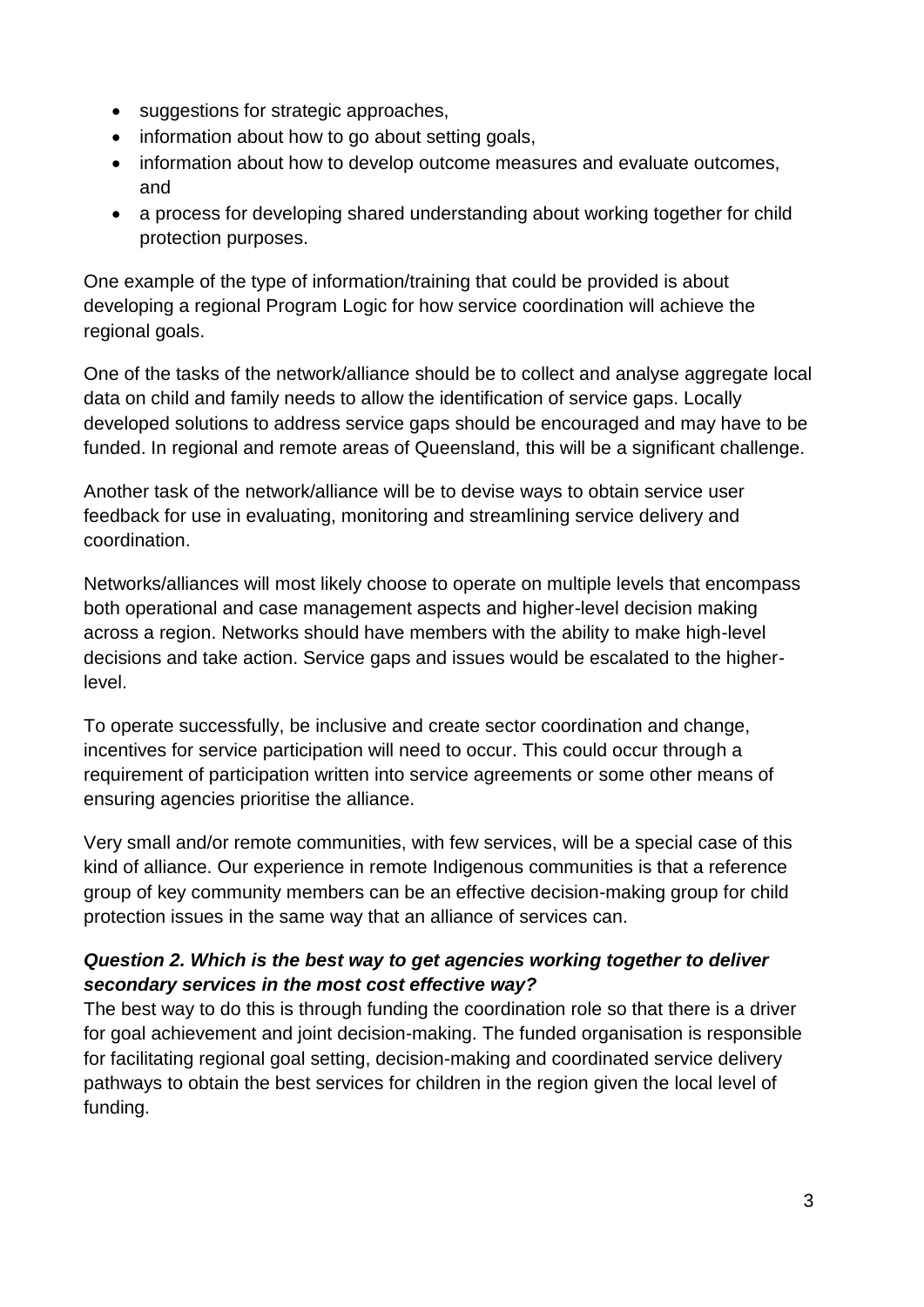Local level agreements about referral pathways, referral criteria etc. will also facilitate coordinated cost effective service delivery, reduce duplication of services and ensure children and families receive the right service for their identified needs and strengths.

Consent and confidentiality issues currently create barriers to services sharing information for effective service delivery and in some cases create risks for children because agencies hold relevant information about families but can't currently share it. Legislative changes to remove barriers to sharing information and protect community organisations from risk will be necessary for effective coordinated service delivery.

The local network/alliance could participate in managing and being responsible for regional funding budgets, especially around funding for services for identified gaps in the region. This would encourage cooperative problem-solving to make service sector changes; however, services competing for available funding will always create problems and perhaps even conflicts of interest.

## *Question 3. Which intake and referral model is best suited to Queensland?*

In our opinion, option 2 is likely to transfer the existing bottleneck of reports and responsibility for the bottleneck from Child Safety Services to an NGO. The benefits of having one entry point for all assistance to children and families is outweighed by the likelihood that no real change would occur because the system would still not be resourced to handle the numbers of referrals, self-referrals and queries. The Discussion Paper (p. 42) states that more than 108,000 reports to Child Safety were expected in 2012. In any of these proposed changes to the system, the number of families who will require a service of some kind would be far greater than Child Safety alone receive now because many families who currently don't self-refer would be more likely to seek assistance. Evidence for this comes from the significant numbers of self-referrals directly to the Intensive Family Support services in the HOF Initiative.

Our experience with the HOFI Family Support Alliance is that it is under-staffed for the numbers of referrals it currently receives. We received more than 1500 referrals from the Referral Intake Service (RIS) in a one-year period and are funded for 2.5FTE workers to cold call or telephone all of these families, conduct needs identification, gain consent and make referrals. Our FSA service has a rolling waiting list of at least 100 families at any point in time. Many families won't receive a service as our prioritisation system means that families with less than high and complex needs always fall to the bottom of the list.

In addition, the referrals coming to the FSA from the RIS only constitute a fraction of the cases reported to Child Safety because there are many families reported who do not meet the Helping Out Families referral criteria. So those families with less than three previous Child Concern Reports, children older than three years of age and with no past history with Child Safety, currently receive no offers of services. We argue that it is these families who should be offered assistance in a true early intervention model.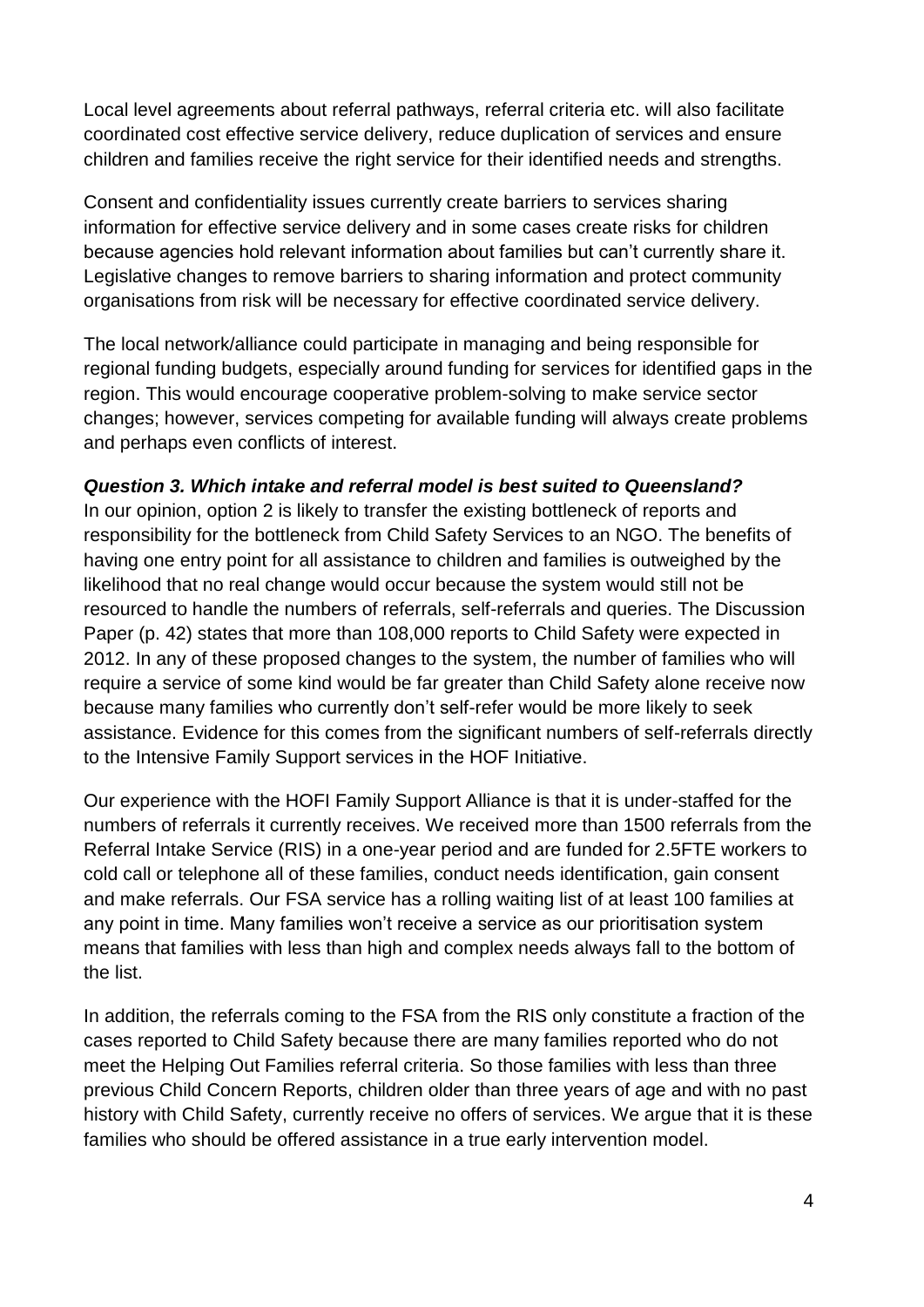We believe there is more evidence that Option 1, a dual referral pathway, if well resourced, and with support from an out-posted Child Safety Officer would deliver quicker and more efficient referrals for families. Evidence comes from Child FIRST in Victoria, the Tasmanian model and the Helping Out Families pilots.

The model should include:

- Legislated protection of the community intake service for transfer of risk of decision-making and information sharing about families.
- Adequate resourcing to allow for the employment of more staff would decrease the likely waiting lists and thus the time before families are contacted and therefore increase the engagement rates for intake (in HOF it's currently only about 25% – 35%).
- Self-referrals would come through the intake service rather than directly to the Intensive Family Support service (or any other specific service) as they do in the HOF sites.
- The intake service would undertake triaging via needs assessments for families to enable decisions about appropriate referrals. This process would also have to include some type of assessment for potential of cumulative harm. The outposted Child Safety Officer would play a key role in this assessment by checking Child Safety history if necessary.
- The intake service would provide aggregate data on family needs and referral numbers to the local network/alliance to enable service planning and coordination.
- The community-based intake service should have access to a coordinated service directory outlining what government funded services are available to refer families to. This should include funded services across all levels of government.
- Availability of uniform criteria and decision-making aids and training for referrers so that they can be confident in choosing to refer to the community-based service rather than Child Safety Services. This would include the existing Child Protection Guide.
- A phone line for referrers to call to ask advice about where to refer.
- A funded marketing strategy, implementation plan and collateral for the intake service to assist referrers and families to identify where to go – regionally designed and delivered and coordinated through the local network/alliance.
- In Aboriginal and Torres Strait Island communities, the reference group could give cultural and family advice around appropriate referrals for families.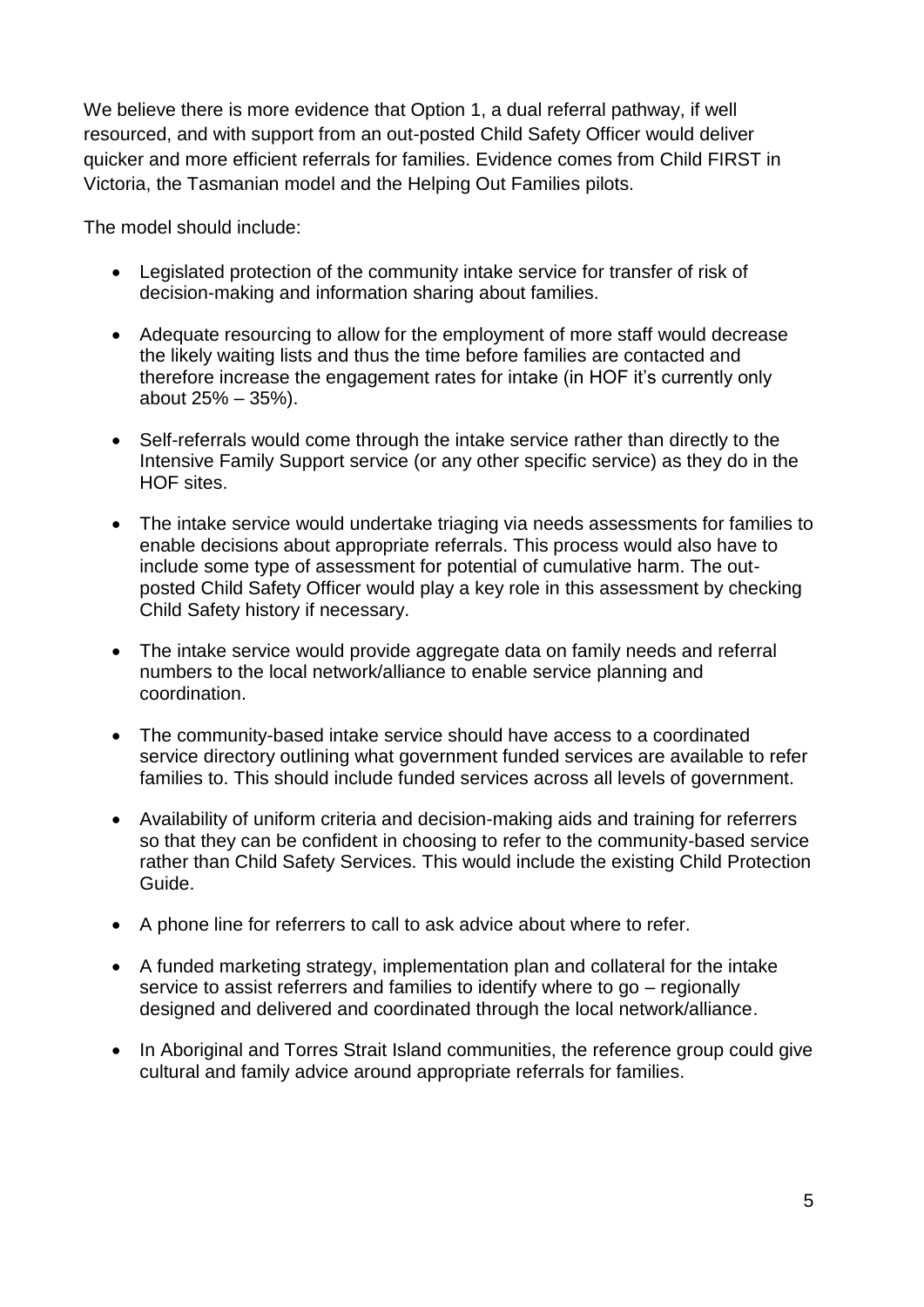# *Question 4. What mechanisms or tools should be used to assist professionals in deciding when to report concerns about children? Should there be uniform criteria and key concepts.*

Uniform criteria and key concepts, along with a source of advice, information and tools to assist in decision-making would help referrers choose the appropriate referral pathway (community intake or Child Safety Services). The advice could come through a referral information line manned by the community intake service.

The Child Protection Guide trialled in the HOF sites was a start on this process; however, the education and information phase was not run for long enough and was only targeted at mandatory referrers in the government (Health, Education). Its use should be expanded to include workers in universal services such as day care centres and GP clinics to encourage early identification of children at risk. Ideally, in cases where the situation is not serious enough to warrant a referral to Child Safety the guide would also contain advice about how to talk to parents about seeking help and where to refer them for assistance.

Feedback given to our HOF team about the Guide was that if a referrer had multiple concerns the tool was not flexible enough to evaluate the best course of action based on all concerns, you had to go through the decision-making process separately for each concern.

Information would have to be presented in a number of different ways (as opposed to the guide which was only available online) to ensure culturally appropriate and understandable content. For example, instead of all written content, it could contain links to YouTube videos of scenarios and examples of referral situations and the key concepts. Being able to talk to someone about a case is also very important.

We see the mechanisms for assisting professionals (and perhaps the general public) to be the joint responsibility of Child Safety and the regional community-based intake service. Part of the marketing strategy for a community-based intake service should be to increase knowledge and understanding of child protection in the general public.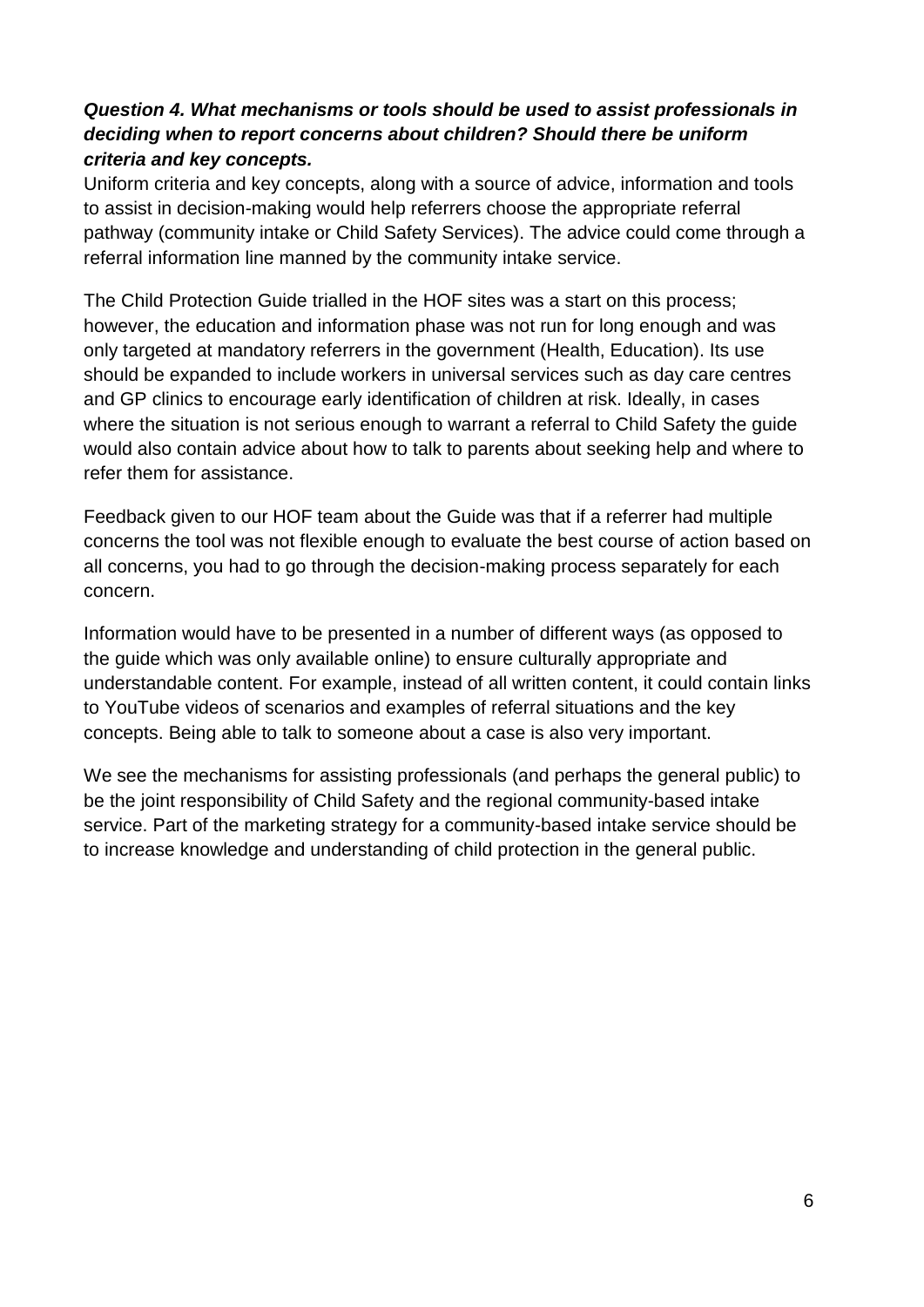#### **CHAPTER 4. INVESTIGATING AND ASSESSING CHILD PROTECTION REPORTS**

#### *Question 9. Should the department have access to an alternative response to notifications other than an investigation and assessment (for example, a differential response model)? If so, what should the alternatives be?*

ACT for Kids believes that a differential response model should be adopted in Queensland and we support the model proposed in the Discussion Paper with one caveat. The 'assessment and support' process being trialled by the Department of Communities, Child Safety and Disability Services in which a Child Safety Officer conducts assessments with an NGO support service worker is not included in the proposed model. We believe this process has merit, particularly if there is to be the addition of the Signs of Safety, or some other strength-based assessment process. We would not recommend this for serious cases such as those outlined in the Olmstead County criteria for forensic investigations, however, it would be appropriate to ascertain differential pathways for community-based or family violence referrals.

In addition, we believe that in using any of these pathways with Aboriginal and Torres Strait Islander families, culturally appropriate methods must be used. These could include partnering with Aboriginal and Torres Strait Islander support services or reference group members in joint assessments and focussing on cultural and other strengths and including Aboriginal and Torres Strait Islander Child Safety workers in forensic investigations.

The effectiveness of this model and the ability to evaluate the effectiveness of it would be enhanced if all workers in the sector were trained in the use of the same strengthsbased process for assessing risk and making decisions and all used the same outcome measures to assess success.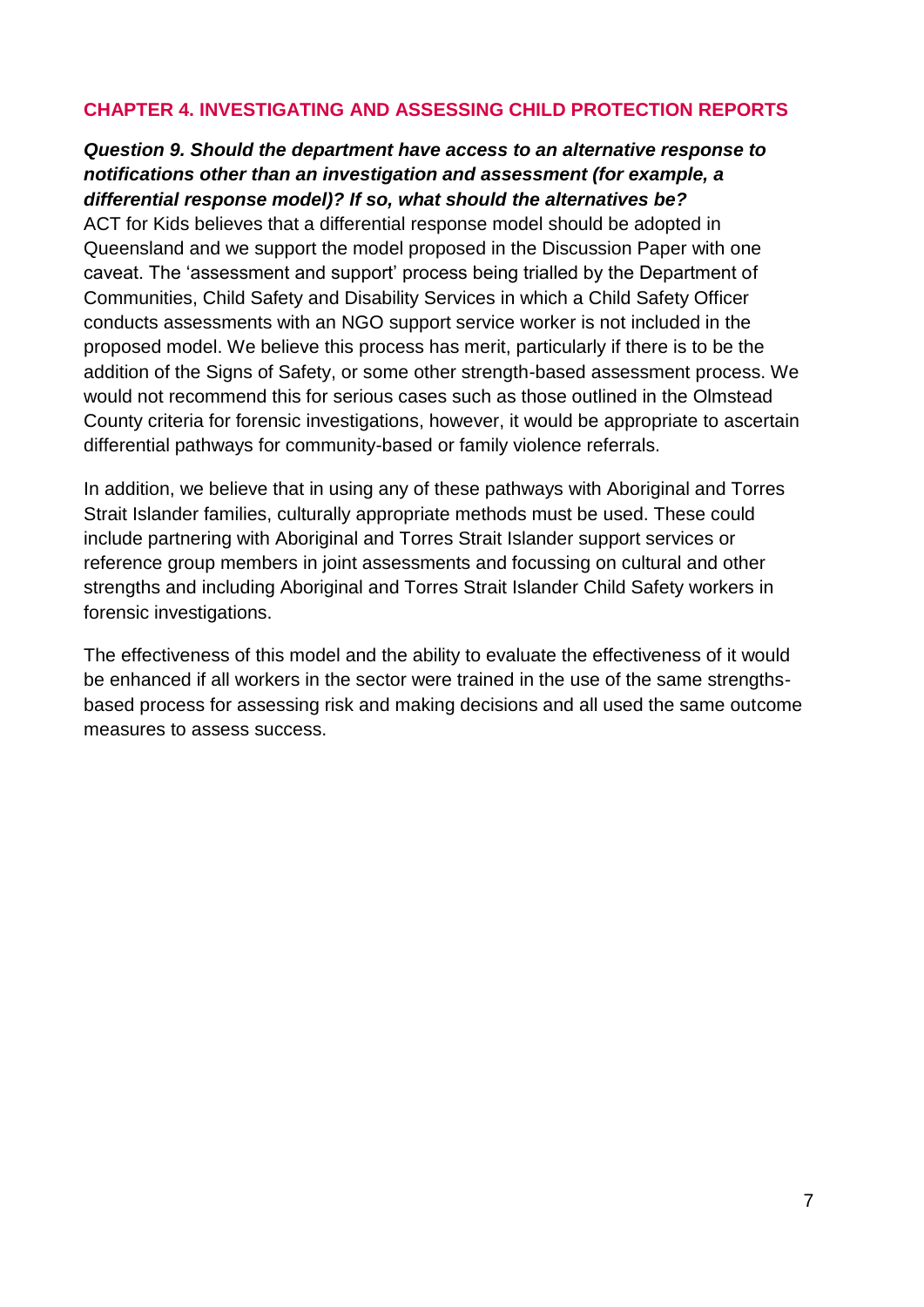## **CHAPTER 5. WORKING WITH CHILDREN IN CARE**

## *Question 10. At what point should the focus shift from parental rehabilitation and family preservation as the preferred goal to the placement of a child in a stable alternative arrangement?*

This should be determined on a case by case basis; however, timeframes should be put in place and known to all parties, specifically the parents. The New South Wales time frames seem reasonable. It would be helpful if there was some mechanism for assessing parents' capacity to change early in the intervention to minimise unnecessary waiting for positive change to occur before acting to create a stable environment for children.

As a Western society we underestimate the emphasis put on connection and identity by Indigenous people; 'adequate care' of children does not encompass this. So any decisions about more permanent and longer-term placements must take this into account for Aboriginal and Torres Strait Islander children.

## *Question 16. How could case workers be supported to implement the child placement principle in a more systematic way?*

There has been much comment about the role of the Recognised Entity, whatever the eventual model; the most important role in terms of the child placement principle is to act as advocate and active participant in seeking culturally appropriate placement options for children during key decision-making processes. The goal of the advocacy is to get the best outcomes for the child taking into account their cultural and spiritual needs and connections.

We suggest that a specific process should be built around investigating all options for placing children in line with the child placement principle. This could be a collaborative process like the SCAN model. Each child's case should be examined by this team individually and decisions made about how the child placement principle is to be enacted. The Aboriginal and Torres Strait Islander partners in this process should have active involvement in finding solutions and advocating on behalf of the child.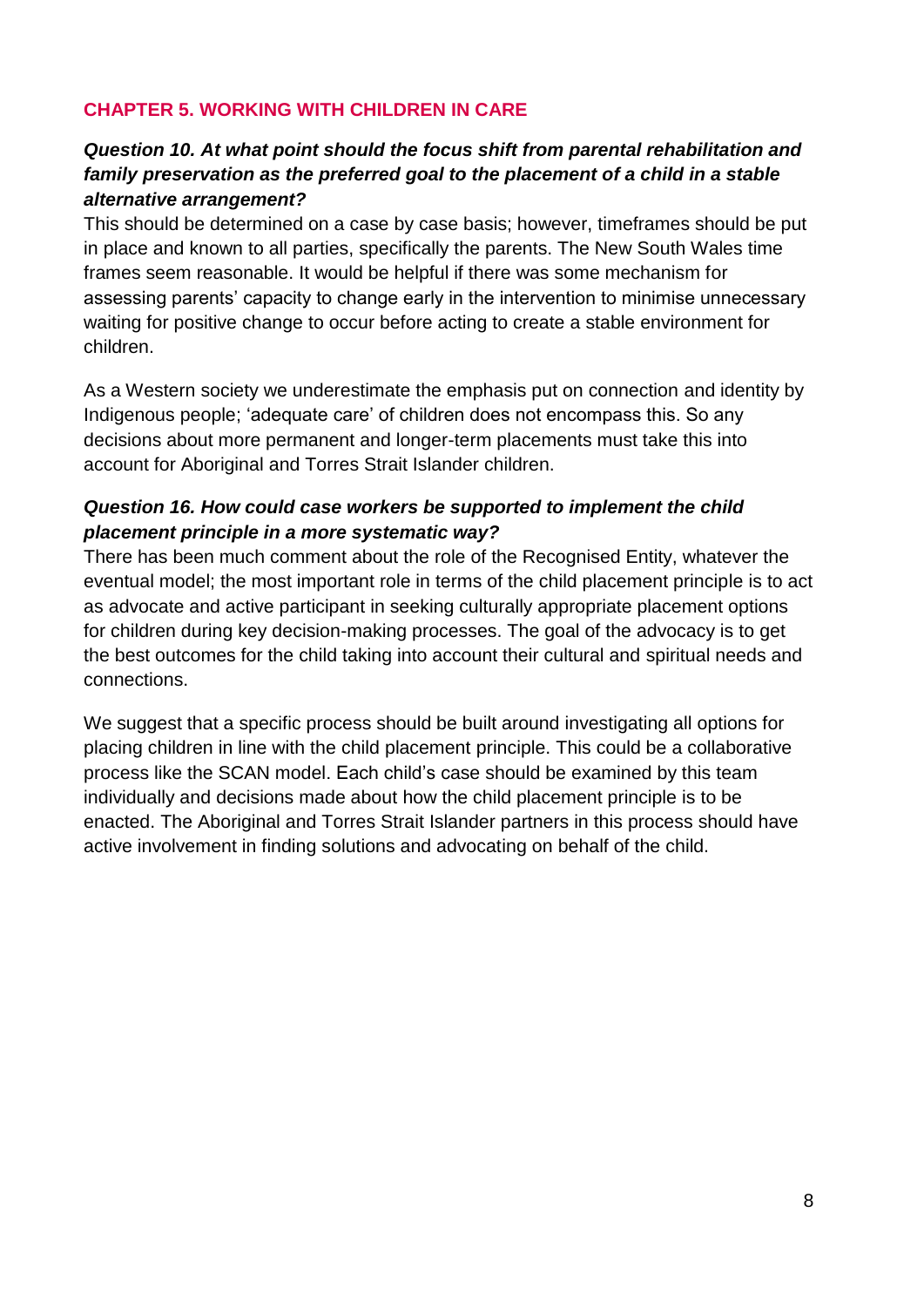# **CHAPTER 7. ADDRESSING THE OVER-REPRESENTATION OF ABORIGINAL AND TORRES STRAIT ISLANDER CHILDREN**

*Here we offer an overall response to this chapter of the Discussion Paper, in light of our experience and expertise working with Aboriginal and Torres Strait Islander families, particularly in the context of Remote Communities.* 

It is paramount that whatever policy decisions are made to reduce the overrepresentation of Aboriginal and Torres Strait Islander children in the child protection system that the historical and current experiences of Indigenous people through colonisation, child removal and social disadvantage are not repeated or perpetuated. Ongoing social disadvantage needs to be acknowledged as a major contributor to Indigenous children being considered at risk, particularly for neglect.

ACT for Kids' takes the position that the solutions to over-representation must be generated, at least in partnership with, and preferably by, Aboriginal and Torres Strait Islander agencies and communities. We believe that solutions should focus on some general principles including:

- Greater investment to solve the problem obviously 15.9% of the budget is not going to make the situation better for children who are the subjects of notifications at more than five times the rate of non-Indigenous children, who are placed in out-of-home care more often and who stay there longer.
- Efficiencies and cost effectiveness will come from leveraging existing service infrastructure which may not necessarily be the same type of service in each region or community. Services that are well-resourced, trusted and utilised by the community are prime opportunities for developing child and family wellbeing services. This may include Aboriginal and Torres Strait Islander Medical Services, but it may also be the Indigenous child care centre, safe house or school. The best solution is the one that the community sanctions and the process of development (i.e. with or without whole of community approval) will decide whether the service is used or not.
- The means to determine whether or not a child is in need of protection must come from a strengths-based approach instead of a deficit approach that may be culturally questionable and perhaps contributing to over-representation.
- A recognition of the diversity of Indigenous child rearing practices and how these can include complex kinship systems and the dispersed responsibility for children within a community. Such practices, particularly around supervision of children extending beyond a child's parents, can be mistaken for neglect by Western observers when using deficit-based assessments. A contextualised, culturally appropriate method of assessment is required which looks more deeply at whether the needs of the child are being met.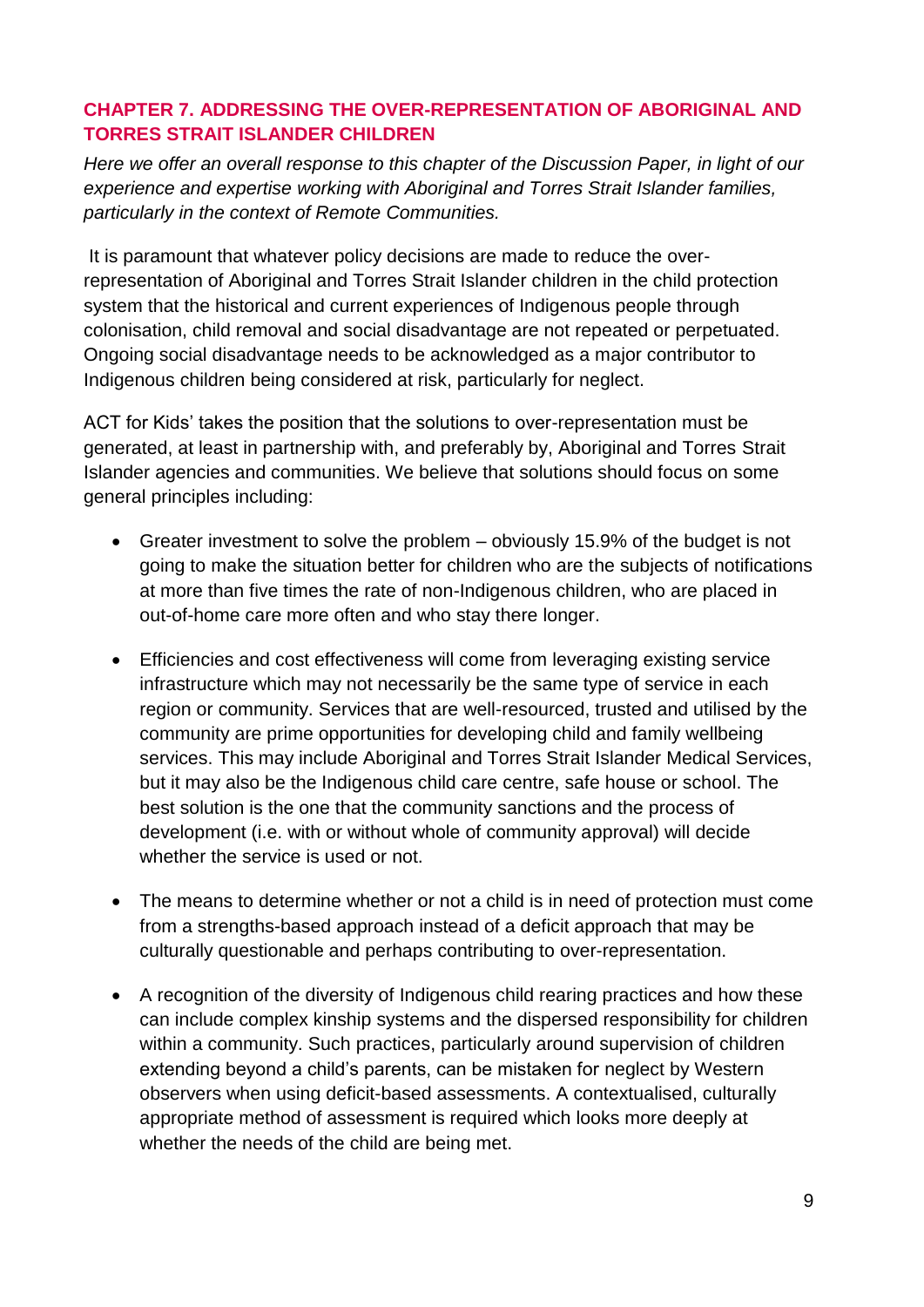- The capacity of Aboriginal and Torres Strait Islander communities and organisations needs to be strengthened and entrusted with the responsibility for the safety and wellbeing of Indigenous children.
- Genuine, equal partnerships will be needed to achieve the goal of reducing numbers of Aboriginal and Torres Strait Island children and young people in the child protection system. This includes partnerships between Indigenous organisations, Child Safety and other government departments and non-Indigenous organisations.
- Accreditation of Aboriginal and Torres Strait Islander agencies undertaking child protection functions should be based on the same standards as non-Indigenous services. Aboriginal and Torres Strait Islander Children have a right to the same standards of care and treatment as non-Indigenous children and young people. That said; the tools for assessing whether or not an organisation meets the standards should not depend on just having the required number of forms filled in and the right policies and procedures. The processes of accreditation are onerous and confusing enough for services with staff with high levels of education and English as their first language. English language based assessment is discriminatory for people with English as a second or third language and who may not have had the same education advantages as non-Indigenous Australians. Our experience is that achieving the standards of care for out-of-home services (safe houses) in remote Aboriginal communities is very achievable if you take the time to invest significantly in experiential learning and on the job mentoring for staff and cultural support and sanction for the service from key community leaders.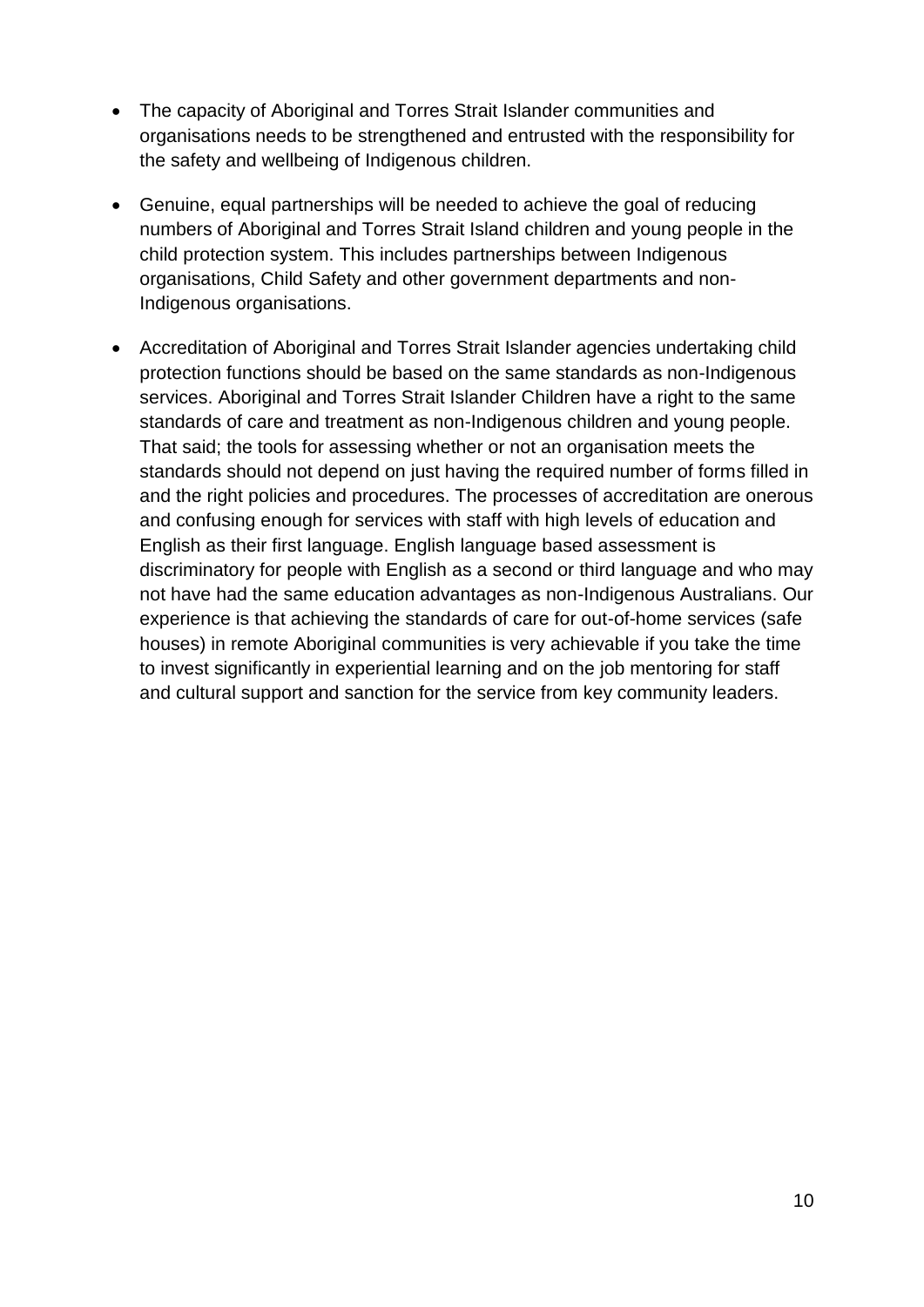## **CHAPTER 8. WORKFORCE DEVELOPMENT**

# *Question 26. Should child safety officers be required to hold tertiary qualifications in social work, psychology or human services?*

One of the key tenets of job design, human resource management and recruitment is that the outcomes and tasks to be achieved by a role should guide what type of knowledge and qualifications staff will need. The question of what qualifications child safety officers should hold really hinges on what the role is designed to achieve. It also requires some understanding of the likely skills graduates will possess. For example, holding an undergraduate social work degree will mean that you will have had two placements in which you have had some experience working with clients in a supervised work setting, however, you may have no formal training in child development or assessment methods (depending on which university you attend). No undergraduate psychology degree and few human services degrees have a work placement as a core component. So having a psychology degree may mean you have no actual hands on experience working with children and families unless you have work experience or are actually registered as a psychologist. Similarly, a degree in education will guarantee that you can teach a class of children, but will not necessarily equip you to work with engage and assess parents who have a range of significant issues.

Cultural competency training, both specifically around working with Aboriginal and Torres Strait Islanders, and more broadly within socially and culturally diverse communities, should be a required component of becoming a child safety officer, either as part of tertiary education or in job-based training within the Department.

As female graduates in human services, social work and psychology degrees are overwhelmingly in the majority, the number of males in the child protection workforce is likely to continue to be very low if these degrees are the required qualification.

It seems that to be a successful child safety officer at present you need a very broad range of knowledge, skills, experience and personal qualities that are difficult to find, whatever the qualification. This is because the tasks and outcomes of the role are very broad and perhaps somewhat confused. We believe that the role of child safety officer needs careful review in light of the future directions of the tertiary service model. Job design principles should be employed to ascertain what qualifications, skills, experience and personal qualities will optimise achievement of job outcomes.

# *Question 27. Should there be an alternative Vocational Education and Training pathway for Aboriginal and Torres Strait Islander workers to progress towards a child safety officer role to increase the number of Aboriginal and Torres Strait Islander chid safety officers in the workforce? Or should this pathway be available to all workers.*

Such a pathway would increase the diversity of the child safety officer workforce by providing opportunities to achieve qualifications and meaningful work for Aboriginal and Torres Strait Islander, culturally and linguistically diverse and male workers who might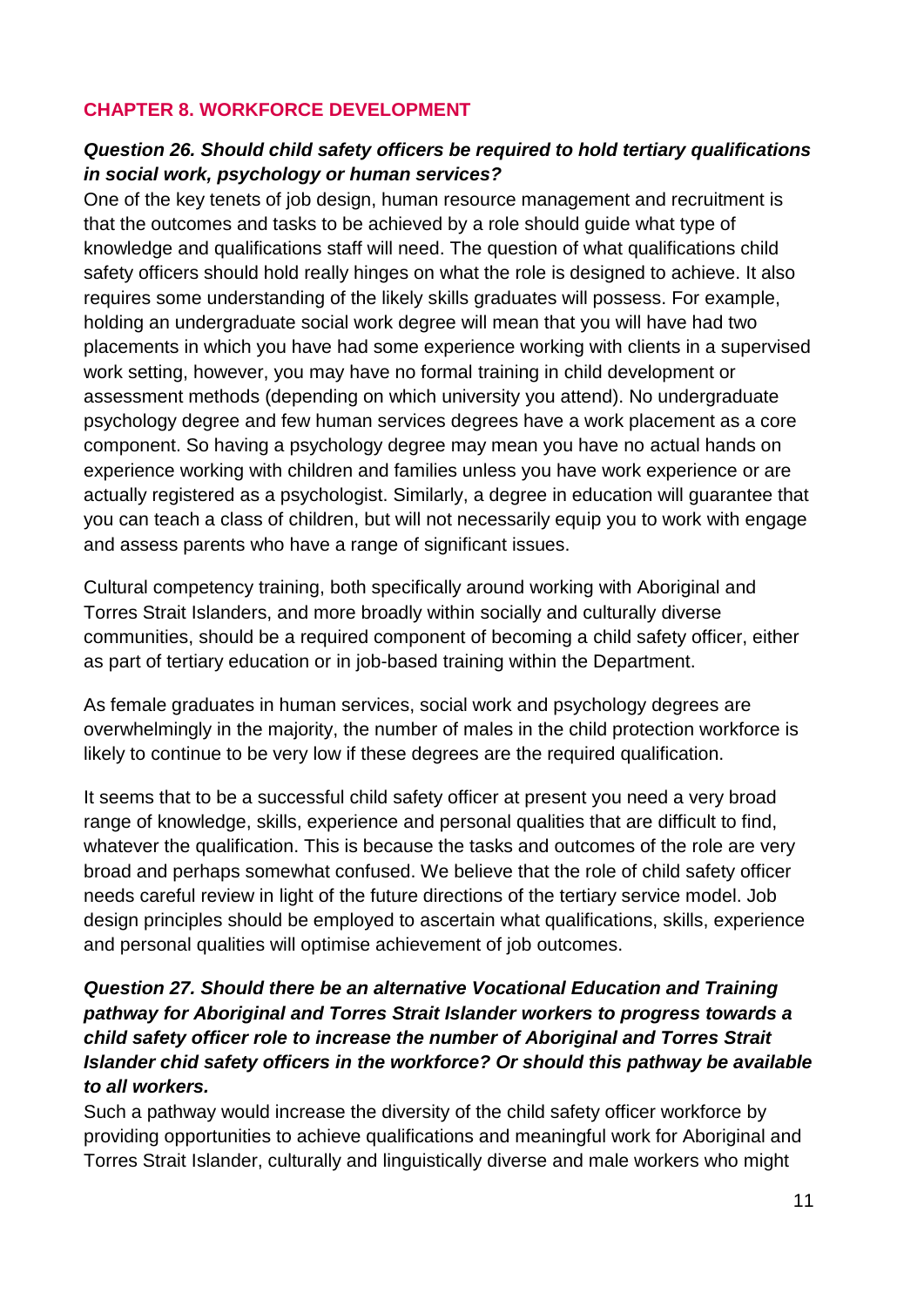otherwise be excluded from the role for a lack of appropriate qualifications. Any alternative model should incorporate (i) articulated pathways to gaining further higher education qualifications, (ii) mentoring and supervision to enable learning in the role; and (iii) support for academic components for learners from diverse backgrounds.

# *Question 30. How can Child Safety improve the support for staff working directly with clients and communities with complex needs?*

We believe that creating a less risk-averse culture would go a long way to supporting Child Safety staff. When the work culture is about avoiding risk and blame, workers are anxious and less able to work effectively with clients. This is exacerbated when the clients have complex needs. When the worker is focussed on avoiding making mistakes, their focus is on themselves, not on the child, where it should be.

One way to change the culture and support staff is to have separate supervision for client work and line management/role achievement. Case supervision would be based on evidence-based case management practice and:

- Be regular (at least fortnightly).
- Be one to one.
- Be prioritised.
- Be provided by a highly skilled and experienced case manager (NOT the line manager).
- Provide practical strategies to engage with difficult clients and communities.
- Provide mentoring and training around casework and practice frameworks and therapeutic evidence.
- Be provided from a child-centred framework.
- Be a safe, confidential place to discuss client outcomes.

Line management supervision would be based on engendering a performance culture in the workplace and:

- Be regular (at least fortnightly).
- Be provided by the line manager (NOT the case supervisor).
- Be focussed on achievement of performance goals such as caseloads, reporting, teamwork etc.
- Address compliance with policies and procedures (including risk management).
- Coach and address alignment with legislation, organisational goals etc.
- Be a safe place for a worker to give and receive feedback on performance, professional development needs etc.

# *Question 31. In line with other jurisdictions in Australia and Closing the gap initiatives, should there be an increase in Aboriginal and Torres Strait islander employment targets within Queensland's child protection sector.*

Targets on their own don't improve workplace diversity or increase the ability of Aboriginal and Torres Strait Islander people to successfully undertake the roles, training etc. targets are the 'bottom line', not what you would strive for in a culturally diverse,